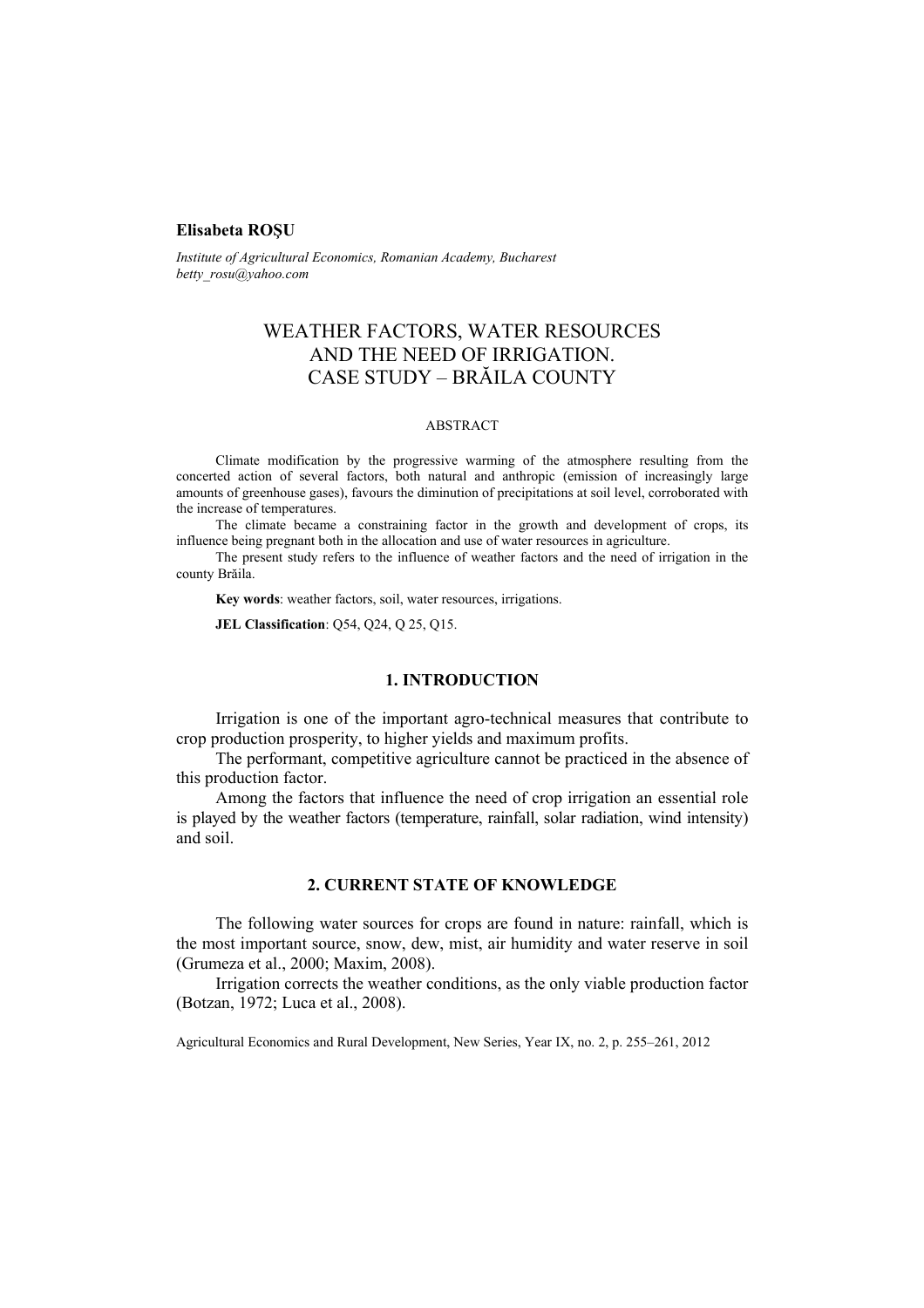In the period 1950–1990, more than 3 million hectares of land were equipped with irrigation facilities, which made Romania be among the first countries in Europe with the largest irrigated areas (Spain with 3.39 million ha and Italy with 3.14 million ha) and on the  $5<sup>th</sup>$  place in the world as regards the area equipped with irrigation facilities per capita (Lup A., 1997).

After 1990, the equipment of land with irrigation facilities stagnated, and following the privatization process in agriculture, many existing irrigation systems were no longer used due to the low investments and funds allocated to agriculture (Suciu, S., 2010).

#### **3. MATERIAL AND METHOD**

The study was based on methods specific to selective research: identification of problem under research, delimitation of research framework, information collection, data processing, analysis and interpretation and drawing up the conclusions.

The information sources that have been used are the official data and the data obtained from field surveys conducted under a research project.<sup>1</sup>

# **4. RESULTS AND DISCUSSIONS**

#### **4.1. Geographical and climate data**

The county Brăila is located in the plain, in the south-eastern part of Romania, occupying a part of the lower Siret river plain, a part of the Bărăganului Plain and small parts from the plain Sălcioara and Buzăului Plain.

The county Brăila has a continental temperate climate, at contact with the specific climate of the Danube River plain. Summers are hot and dry, and winters are cold with little snow. The rainfall features high variability in time and space, reflecting the continental climate type.

Moisture deficit mainly depends on air temperature, solar radiation and wind intensity.

The county Brăila has average temperatures higher by 1.5ºC compared to the rest of the Romanian Plain; the absolute maximum temperature, i.e. 44.5ºC was in the year 1951, while the absolute minimum temperature, –30ºC, was in 1942.

The average annual air temperature in the period 2006–2010 had values over the annual average of the period 1975–2000, the highest values being found in the year 2007.

 $\frac{1}{1}$ <sup>1</sup> FP-7 Project – Sustainable Irrigation Water Management and River – Basin Governance: Implementing User-Driven Services, (SIRIUS), 2010–2013.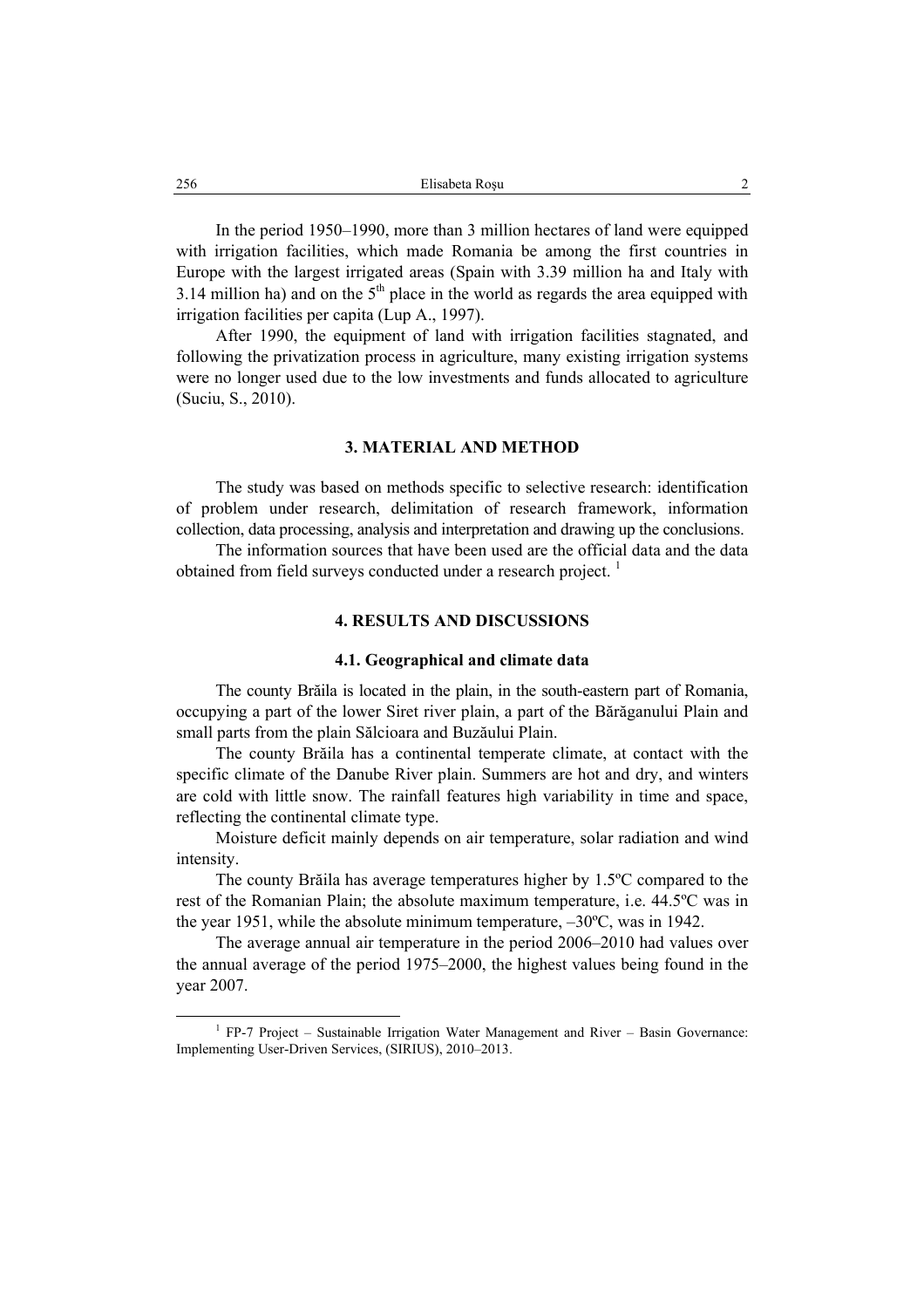*Table 1*  Average annual air temperature (ºC) in the period 2006–2010 and average multi-annual temperature (ºC) in the period 1975–2000

| County                 | 1975–2000<br>average | 2006 | 2007   | 2008                      | 2009 | 2010     |
|------------------------|----------------------|------|--------|---------------------------|------|----------|
| Brăila                 | 0.7                  | .    | ن که 1 | $1 \overline{2}$ . 1      | 12.0 |          |
| $\sim$<br>$\mathbf{r}$ |                      |      |        | $\sim$ $\sim$<br>$1 - 21$ |      | <b>D</b> |

*Source*: Raport privind calitatea factorilor de mediu în judeţul Brăila, 2010, Agenţia pentru Protecţia Mediului Brăila*.* 

The maximum annual air temperature (41.1ºC) was in the year 2007 in the month of August.

*Table 2*  Maximum annual air temperature (ºC) in the period 2006–2010, absolute maximum temperature (ºC) and their dates

| County | <b>Absolute</b><br>maximum | 2006      | 2007     | 2008        | 2009    | 2010    |
|--------|----------------------------|-----------|----------|-------------|---------|---------|
| Brăila | 41.1                       | 36.6      | 41       | 38.5        | 38.0    | 37.2    |
|        | $(23. \text{VII}.2007)$    | ′20.VIII` | ′23.VII) | VIII<br>16. | (24.VII | .5.VIII |

*Source:* Raport privind calitatea factorilor de mediu în judeţul Brăila, 2010, Agenţia pentru Protecţia Mediului Brăila.

In the year 2010, the minimum air temperature was in January, its value  $(-22.6^{\circ}C)$  being the closest to the absolute minimum  $(-25.5^{\circ}C)$  in the year 1985.

*Table 3*  Minimum annual air temperature (ºC) in the period 2006–2010, minimum absolute temperature (ºC) and their dates

| County | Absolute<br>minimum | 2006    | 2007    | 2008    | 2009     | 2010    |
|--------|---------------------|---------|---------|---------|----------|---------|
| Brăila | $-25.5$             | $-20.3$ | $-12.0$ | $-15.1$ | $-16.9$  | $-22.6$ |
|        | 13.I.1985)          | 23.1    | (24.II) | 3.D     | (22.XII) | (26.F   |

*Source*: Raport privind calitatea factorilor de mediu în judeţul Brăila, 2010, Agenţia pentru Protecţia Mediului Brăila.

The solar radiation at the weather station Brăila has high values, averaging 125 kcal/cm<sup>2</sup>/year.

The wind blows in the period autumn – spring from the direction north and north-east, its intensity being 1.5–3.1 m/s.

The average annual rainfall is low, with torrential rain in summer time. In summer time there are long periods of drought (60–90 days).

The data on the rainfall level reveal that in the year 2010, rainfall was higher in quantity compared to previous years.

In the year 2010, July was the richest month in rainfall  $(624 \frac{1}{m^2})$ , while August was the driest month of the year  $(18 \text{ l/m}^2)$ , the normal rainfall being 441.8 l/m²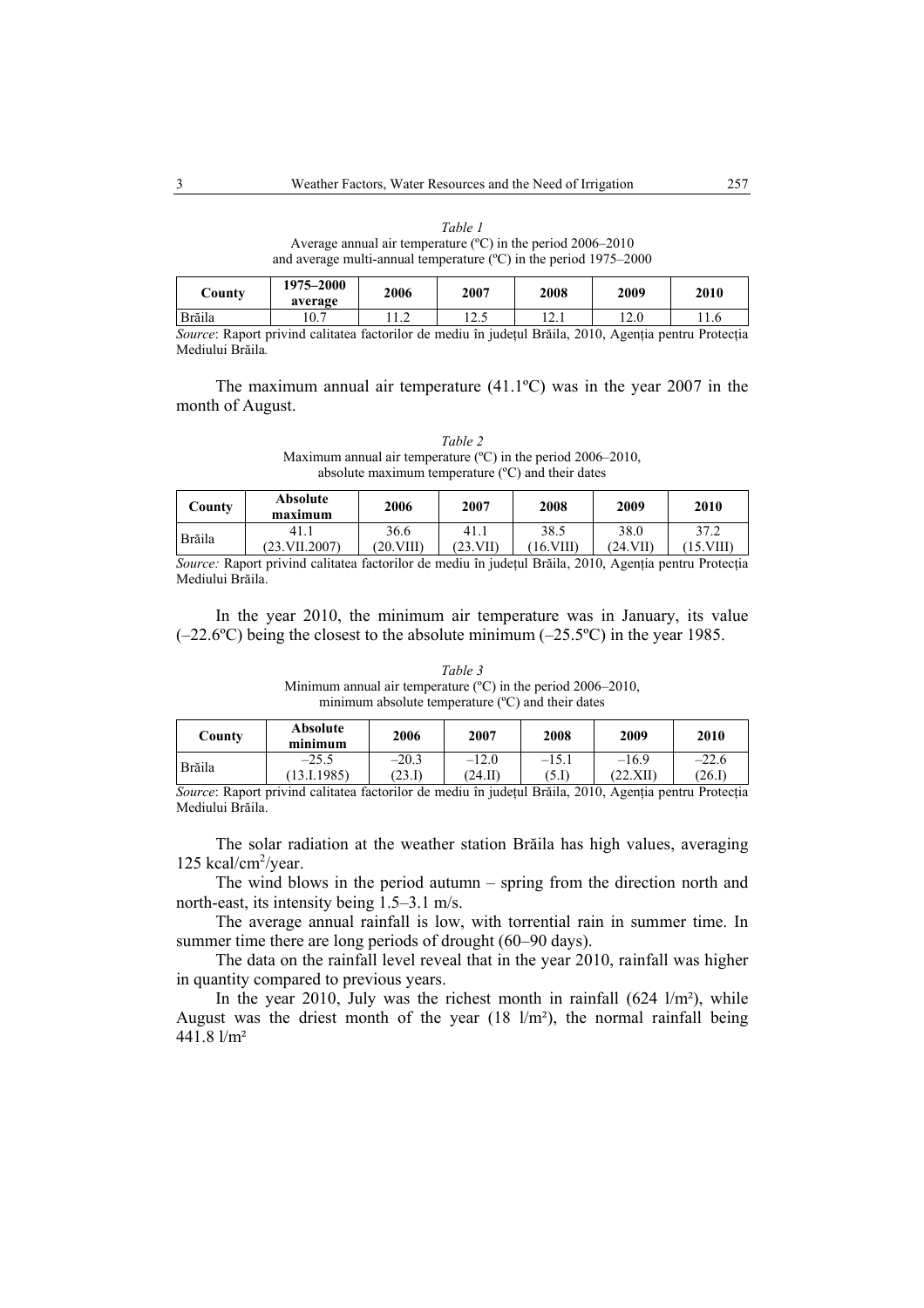

*Source*: Raport privind calitatea factorilor de mediu în judeţul Brăila, 2010, Agenţia pentru Protecţia Mediului Brăila.

Figure 1. Rainfall – average annual quantities,  $1/m^2$ .

The annual rainfall amount does not cover the needs for obtaining high yields, and the water deficit must be covered by irrigations.

The annual relative humidity of air can reach over 72%, it exceeds 80% in winter, while in summer it reaches only 65%.

*The moisture deficit in soil, in the period April – September, calculated as difference between evapotranspiration and rainfall is 300–350 mm/season. This deficit reveals the need of complementary irrigation of crops.* 

## **4.2. Land use**

The soil is the main support to all the socio-economic activities and represents the environmental factor that is the most exposed to pollution.

Soil quality is determined by natural factors such as relief, climate, vegetation, time, as well as by anthropic factors. Thus, the agricultural practices that are not adapted to the environmental conditions, the treatments and fertilizer applications that did not respect the agro-pedological and agro-technical norms, the discharges of hazardous chemical substances, the storage of waste of all categories, represent anthropic factors that significantly and fast modify the quality of soils.

The soil and weather conditions from the county Brăila determined the emergence and evolution of a various soil cover, where the chernozem soils prevail.

| Soil types   | Area (ha) | Percentage $(\% )$ |
|--------------|-----------|--------------------|
| Protisols    | 131991    | 34.1               |
| Cernisols    | 203552    | 52.5               |
| Hydrisols    | 36077     |                    |
| Salsodisols  | 15743     |                    |
| <b>Total</b> | 387363    | 100.00             |

*Table 4*  Soil types characteristic to the county Brăila, in the year 2010

*Source*: Raport privind calitatea factorilor de mediu în județul Brăila, 2010, Agenția pentru Protecţia Mediului Brăila.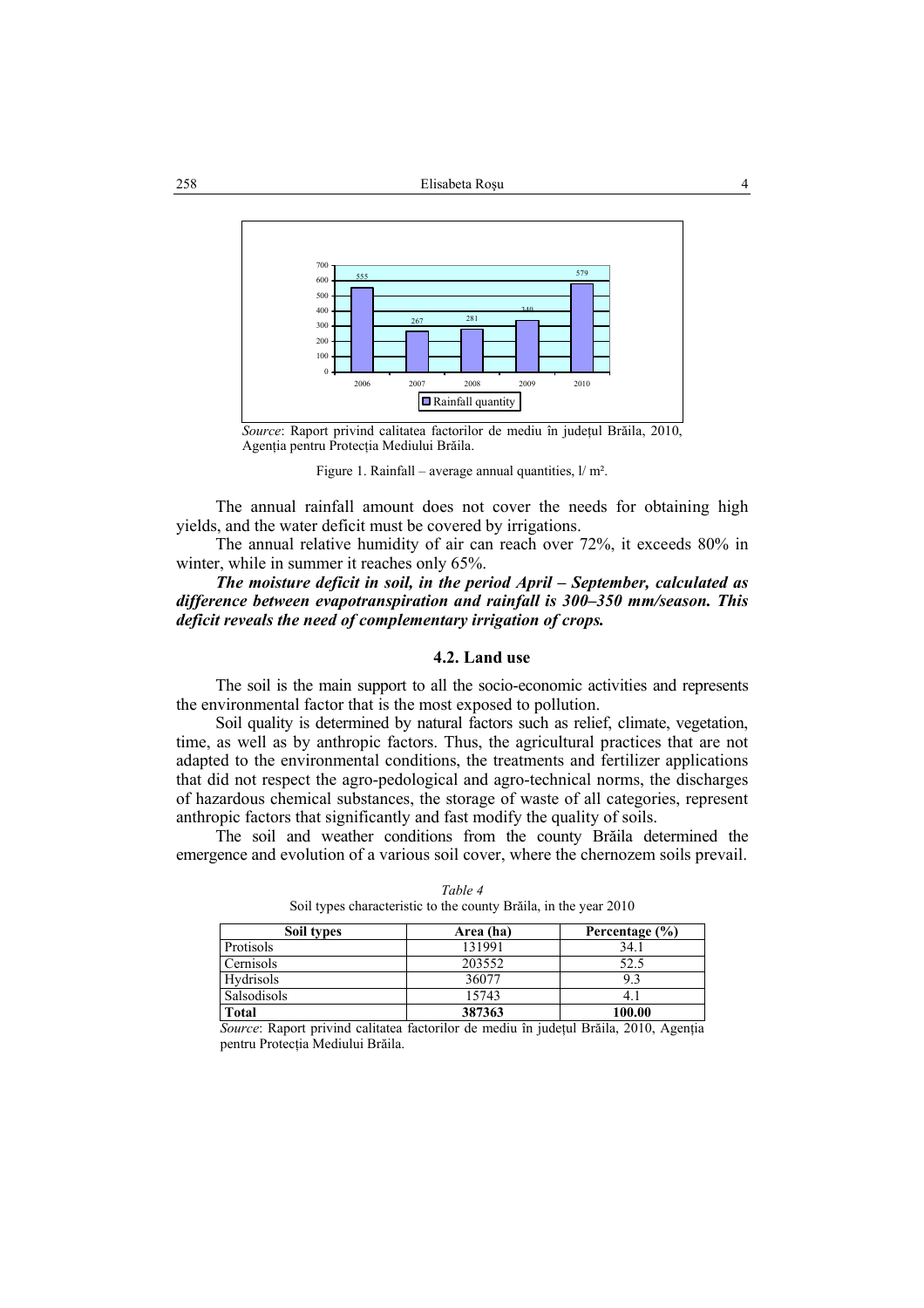In the county Brăila, the agricultural land areas have the largest share in total land area, accounting for 81.43% in the year 2006 and 81.28% in the year 2010 of the total area of the county.

| Land use category      | Area (ha) |        |        |        |        |
|------------------------|-----------|--------|--------|--------|--------|
|                        | 2006      | 2007   | 2008   | 2009   | 2010   |
| Arable                 | 349401    | 349830 | 353087 | 349089 | 350447 |
| Pastures               | 33144     | 33274  | 28905  | 33171  | 31743  |
| Vinevards              | 4825      | 4686   | 4840   | 4492   | 4519   |
| <b>Orchards</b>        | 730       | 636    | 640    | 640    | 654    |
| Agricultural total     | 388100    | 388428 | 387470 | 387392 | 387363 |
| 476576<br>County total |           |        |        |        |        |

*Table 5*  Distribution by land use categories in the period 2005–2010

*Source:* DARD Brăila, 2010.

In total agricultural land, arable land had the highest share (over 90%) throughout the investigated period.

#### **4.3. Water resources**

The county Braila has a significant surface water network and ground water reserves.

The surface water resources are the following:

– The Danube river, with 222.5 km length on the territory of Brăila county and an average transited water flow of  $6200 \text{ m}^3/\text{s}$ , supplies water for irrigations, fisheries, industry and drinking water for the population;

– The Buzău river, with 207.0 km length on the territory of Brăila county and average transited water flow of 26.32  $m^3$ /s, supplies water for irrigations and industry;

– The Călmătui river transits Brăila county only between the localities Jugureanu and Gura Călmățui, with a length of 84 km, with an average transited water flow of  $0.872 \text{ m}^3$ /s and supplies water only for irrigation purposes;

– The Siret river, with 55 km length and an average transited water flow of  $220 \text{ m}^3$ /s supplies water for irrigations and fisheries;

– The Strachina river, an affluent of the Ialomiţa River, has a low number of local water uses.

The ground waters in Brăila county are phreatic waters located in the large river plains of the Danube, Siret, Buzău and Călmățui rivers, at a depth ranging from 0 m in the low river plains to 20 m in the fields covered with sands and depth waters located either in gravel or in sandy deposits, their depth ranging from 50 to 200 m.

In the year 2010, the usable water resource from the surface resources accounted for 62.9% of the theoretical water resource from the surface resource, and the usable ground water resource accounted for 29.4% of the theoretical ground water resource.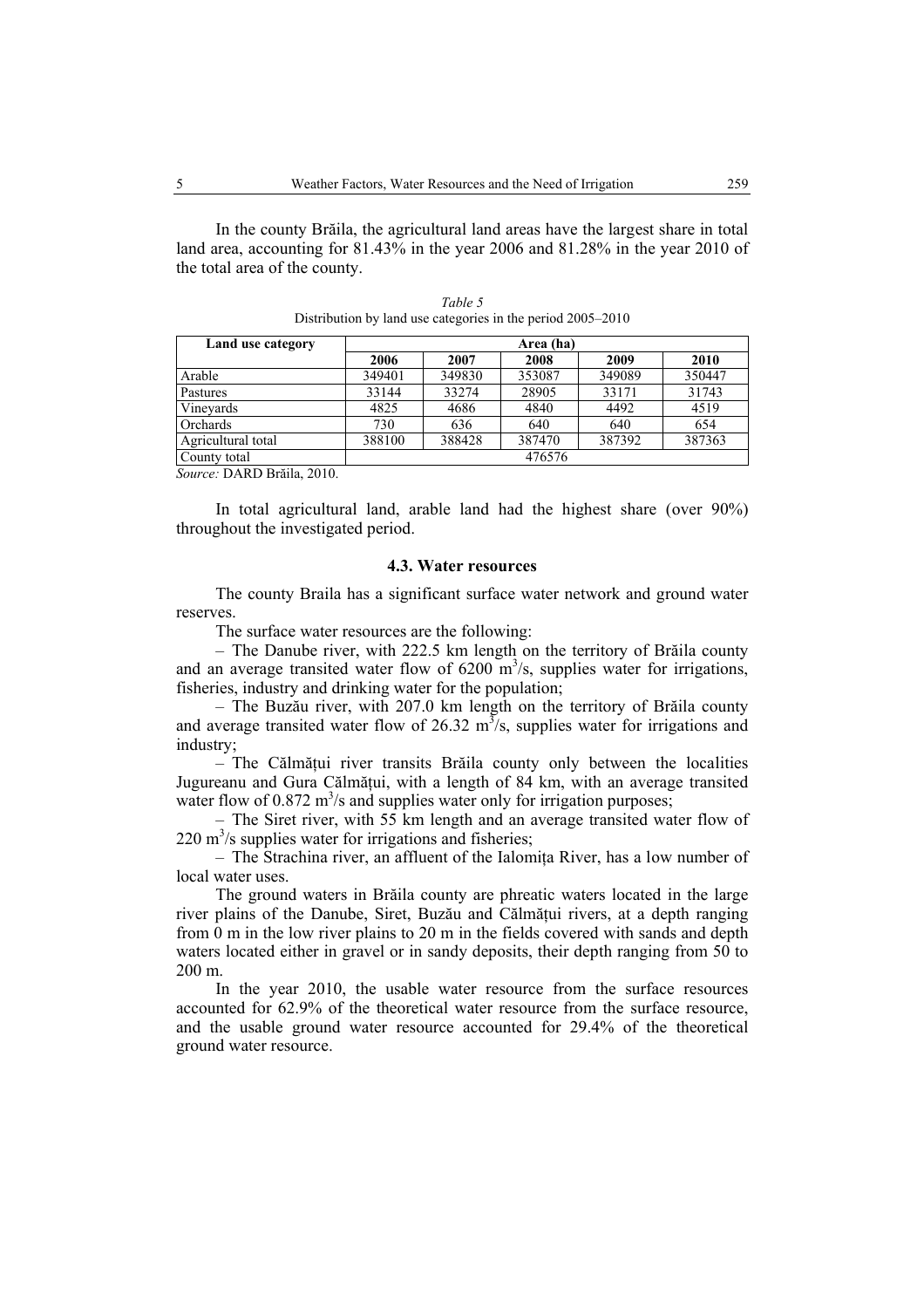|                                                   | Table 6 |  |  |
|---------------------------------------------------|---------|--|--|
| Water resources in Brăila county in the year 2010 |         |  |  |

|               |                          |          |                         | - thousand $m^3$ - |  |
|---------------|--------------------------|----------|-------------------------|--------------------|--|
|               | <b>Surface resources</b> |          | <b>Ground resources</b> |                    |  |
| Theoretical   |                          | Usable   | Theoretical             | Usable             |  |
| County Brăila | 2.387.000                | .502.000 | 687.000                 | 202.000            |  |
| .<br>______   |                          | .        |                         |                    |  |

*Source:* Administratia nationala apele romane, Administratia Bazinala de apa Buzau-Ialomita, SGA Braila.

## **4.4. Situation of land equipped with irrigation facilities**

The land reclamation infrastructure (irrigations and drainage) of the investigated area consists of the following types of works: hydrotechnical constructions for irrigations and drainage, irrigation and drainage channels, water pumping stations for irrigations and drainage, hydro-mechanical installations (pumping aggregates, electric equipment, feeding and discharge pipelines) for irrigation and drainage.

The total length of channels in the county Brăila is 5,870.65 km, out of which 1,203.55 km are for irrigations and 4,667.1 km for drainage, with 598 pumping stations (461 for irrigations and 137 for drainage), with a total installed power of 387MW, i.e. 359.4MW for irrigations and 27.7MW for drainage. The total pumping capacity is  $2068 \text{ m}^3/\text{s}$  for the whole system.

Irrigation is absolutely necessary in the conditions of the dry weather specific to the county Brăila. Dryness was also favoured by the increase of the demographic pressure and the climate changes.

The deviations from the optimum irrigation regime may have negative effects upon soil. Significant modifications may be produced due to the irrigation water quality, with the possible emergence of salinization and alkalization phenomena (in the situation of water containing salts), or texture modification (in case water contains alluvia).

| Item                                                | Year  |        |        |        |        |  |
|-----------------------------------------------------|-------|--------|--------|--------|--------|--|
|                                                     | 2006  | 2007   | 2008   | 2009   | 2010   |  |
| Irrigated area (ha)                                 | 78761 | 111776 | 90307  | 166342 | 113795 |  |
| Volume of water consumed<br>(thousand cubic meters) | 72959 | 341396 | 188833 | 227281 | 159143 |  |

*Table 7*  Irrigated area and volume of water consumed in the county Brăila, in the period 2006–2010

*Source*: Raport privind calitatea factorilor de mediu în județul Brăila, 2010, Agenția pentru Protecția Mediului Brăila.

The irrigated area in the year 2010 was larger than the irrigated area in previous years, except for the year 2009.

The volume of water used for irrigations had the highest values in the period 2007–2009, when the rainfall was much under the average, the high water deficit in soil being covered by irrigations.